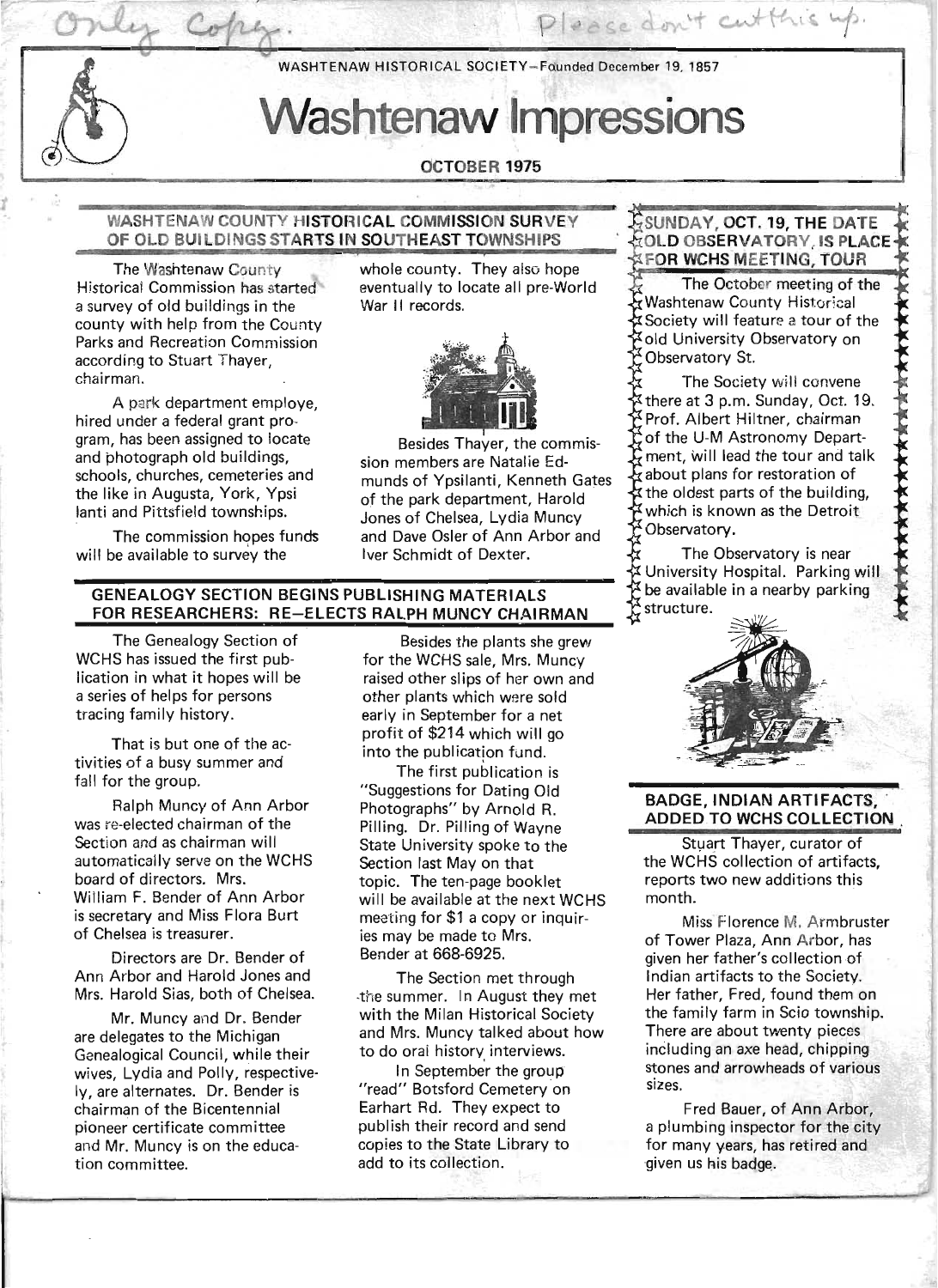#### **COBBLESTONE FARM**

# **IT'S A. MOVIE LOCATION, SITE** OF 'DIG' \

A movie, "Cobblestone and Memories", was one of the features of Mary Schieve-Achenbaum's report on progress of the Cobblestone Farm restoration at the September meeting of the Washtenaw County Historical Society.

. She also showed some of the artifacts unearthed in last summer's archeological "dig" at Cobble stone Farm, the Ticknor-Campbell house on Packard Rd. adjoining Buhr Park. Wystan Stevens, local historian, showed slides of the "dig" in progress.

Ms. Schieve-Achenbaum is president of the association which is seeking to restore the house built in 1844 by Dr. Benajah Ticknor, a U.S. naval surgeon. The house is now on the National Register of Historic Places.

The 12-minute film, produced by two University of Michigan students during the past year, has been entered in the annual collegiate film contest of the National Trust for Historic Preservation.

During scenes in and around the house, the voices of George and Mary Campbell, brother and sister, are heard recounting memories of their life there. Their grandfather, William Campbell, an Ypsilanti merchant, bought the farm in 1881. The Campbells lived there until they sold it to the city in 1972.

Interspersed with scenes of the house are other scenes of destruction of buildings by the wrecker's ball and new construction. The voice of Nan Hodges presents a case for saving and recycling historic buildings before it is too late. Mrs. Hodges is past chairman of the Cobblestone committee and an active member of the association. She is doing extensive research on the life of Dr. Ticknor.

Dr. Ticknor had bought the

**re run -**

farm in 1835 and sent his brother, Hemon, to settle and manage it. Hemon and his family had lived in the older wooden portion of the house behind the main stone structure.

It is assumed that the stones for the house came from the farm which was originally 183 acres. It is believed that Steven Mills, a local mason, built the house. He was trained as a brick mason in a section of New York famous for cobblestone architecture.

(Regarding stones, Wystan Stevens noted that many were left in the area by glaciers and were used for basements. In fact, he said, in 1885 the city fathers realized the supply was running low and held an emergency meeting to consider how the city could grow without stones for new basements. However the problem was averted by the development of cinder blocks.)

It wasn't until the summer of 1851 that Dr. Ticknor, then 63 years old, came to live at the farm, Mrs. Hodges related in the movie. His arrival was saddened by the imminent death of Hemon's daughter, Caroline, with tuberculosis. There was little he could do for her but try to make her comfortable. They carried her to the west side of the house where she could look out over the fields, according to Dr. Ticknor's journal.



The Campbells recalled their life there at a later period. They spoke of neighbors "changina

work" at threshing time, of how older children always had to look after the younger ones, and especially how cold the house was on windy days. The furnace heat circulated only by gravity.

There had been several oufbuildings in the farm yard until they were destroyed by fire in 1924.

The purpose of the archeological dig was to locate foundations of those buildings with a view to possible future restoration. They found the ice house, smoke house, carriage house, chicken coop, horse barn and corn crib.

They also found a number of artifacts--broken china, an 1891 Indianhead penny, two pre-1900 dimes, bottles, buttons, an arrowhead and fragments of a kaolin clay pipe used in trading with Indians.

Most numerous of all were nails--5,OOO of them, both round and square. Analysis of the number and type of nails around the foundations enabled U-M archeologist Michael E. Whalen, who directed the dig, to draw some conclusions about the age and use of the buildinqs.

A greater proportion of earlier square nails would suggest the building was older and perhaps less repaired. Square nails outnumbered round ones 10 to 1 in the ice house but only 4 to 1 in the carriage house.

Student volunteers from the University, Community High, Earthworks (an alternate high school) and Huron High helped with the dig.

While this dig was shallow and comparatively simple compared to some archeological digs, there was nothing haphazard about it.

The site was precisely measured and mapped. It was divided into a metric grid of one meter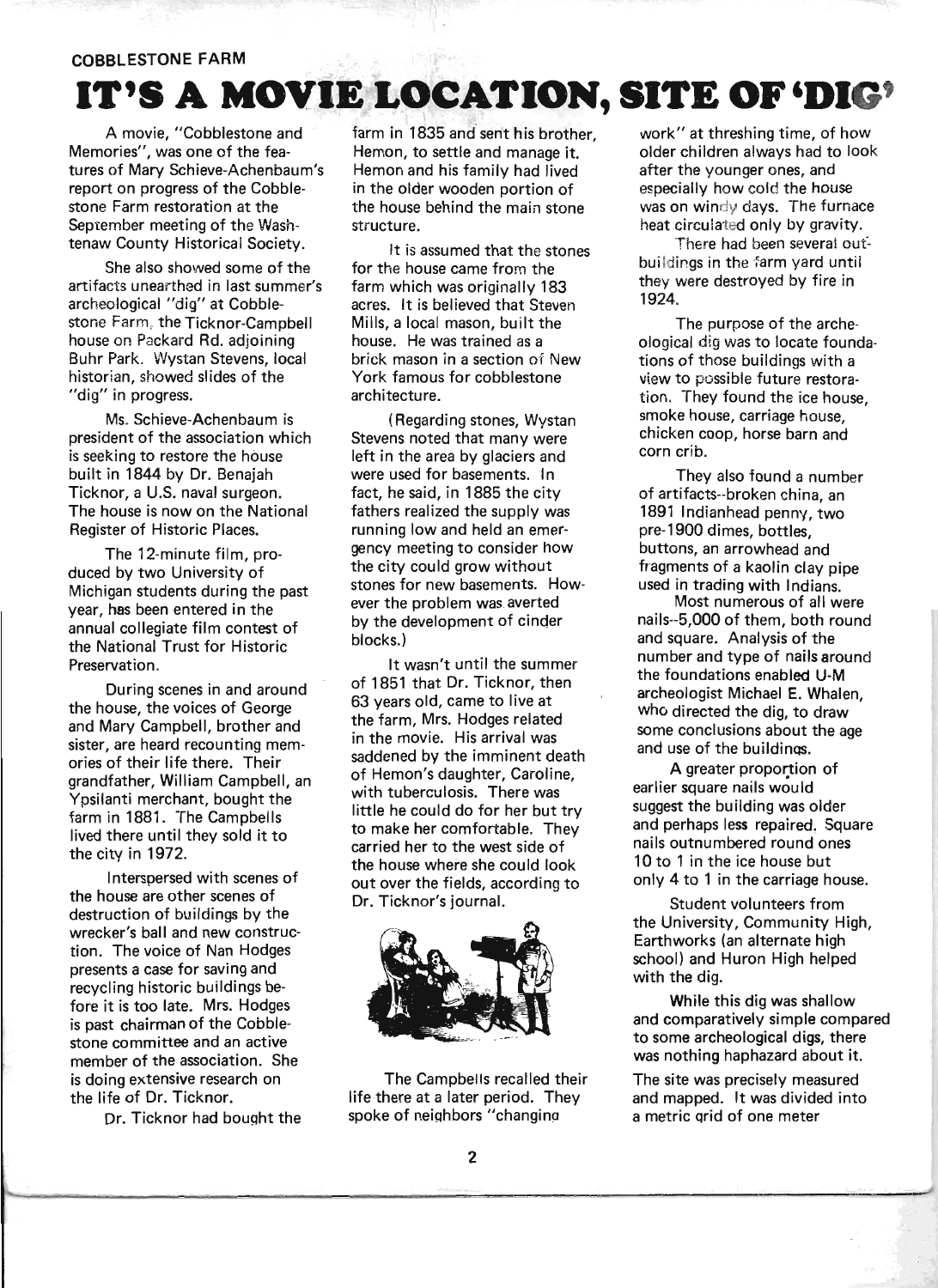squares from a base line.

The base line was a magnetic north-south line which passed through the iron wellhead where the windmill had stood, just south of the horse barn.

Within each square meter the exact location of each artifact had to be mapped and depth indicated from an arbitrary line strung above ground.

Artifacts from each square meter were placed in a labeled bag and are now stored. There are more than 200 bags.

They dug carefully, first ten centimeters, then two centimeters at a time to the original soil base. To be sure they didn't miss anything they sifted the dirt through a screen.

While a shovel could be used to remove the top layer, a sixinch bricklayer's trowel was used for more careful work.

Ms; Schieve-Achenbaum said a lot has been done, but a lot remains to be done.

The Association has re-roofed the stone house and put a temporary roof on the wood section. The main floor has been rewired and a new furnace and duct work installed so the first floor can be heated. The city ran water and sewer lines in.

The Association has found someone to live in the house to prevent vandalism.

They want to replace the front porch lost in the December 1 snow storm last year. They are now replacing window putty. Only two panes of glass are missing, she noted.

The Association is most concerned about stabilizing the rear wooden part which is oldest and perhaps has the richest potential, she said.

It will virtually have to be restored from the ground up and can't be done in dibs and dabs by volunteer labor, she said. The Association is now



TICKNOR-CAMPBELL HOUSE

taking bids for architects drawings of the back section.

Finding the money to do the necessary repairs is a chronic problem. It was estimated a year ago that restoring the back would probably cost \$50,000, she noted. It might be ten percent more now, she added.

The National Park Service tentatively awarded the Association grants totaling \$20,000 but they must first be matched. Earlier there was basis for hope that Cobblestone Farm would receive \$20,000 from the city's Community Development Revenue Sharing grant (CDRS) but that is now doubtful.

Meanwhile the association plans its own fund-raising activities which it trys to combine with fun activities. A benefit garage sale last summer netted \$322. A fall festival and sale was held Sept. 28 at the farm.

They had such activities as a quilting demonstration, bobbing for apples, and horseshoe throwing and corn husking contests. along with a sale of antiques, collectibles,. baked goods, plants and refreshments.

Such fun activities are in keeping with the association's future hopes for the museum as

a place with something going on all the time. They also plan to have a couple of rooms open for meetings of civic groups.

Much work on the project has been done by adult and student volunteers. Another special project besides the movie and the dig is a model of the house as it should look When restored, done by U-M landscape architecture students. To find tiny stones for the model, the students had to sift through~ dirt.

The model was recently on display at Ann Arbor Federal Savings and Loan and is available for display elsewhere.

The movie was produced by two U-M students, Clay Bauske and Lisa Varnier. It included pictures by Eck Stanger and Herb Pfabe as well as Campbell family pictures.

#### THANK YOU, MRS. COLE

It has come to our attention that the Society's thanks for storage of its artifacts several years should be extended not only to the Milton Pools but also to his grandmother, Mrs. Harry Cole of Waters Rd. Mrs. Cole is a WCHS member and her late husband was a life member.